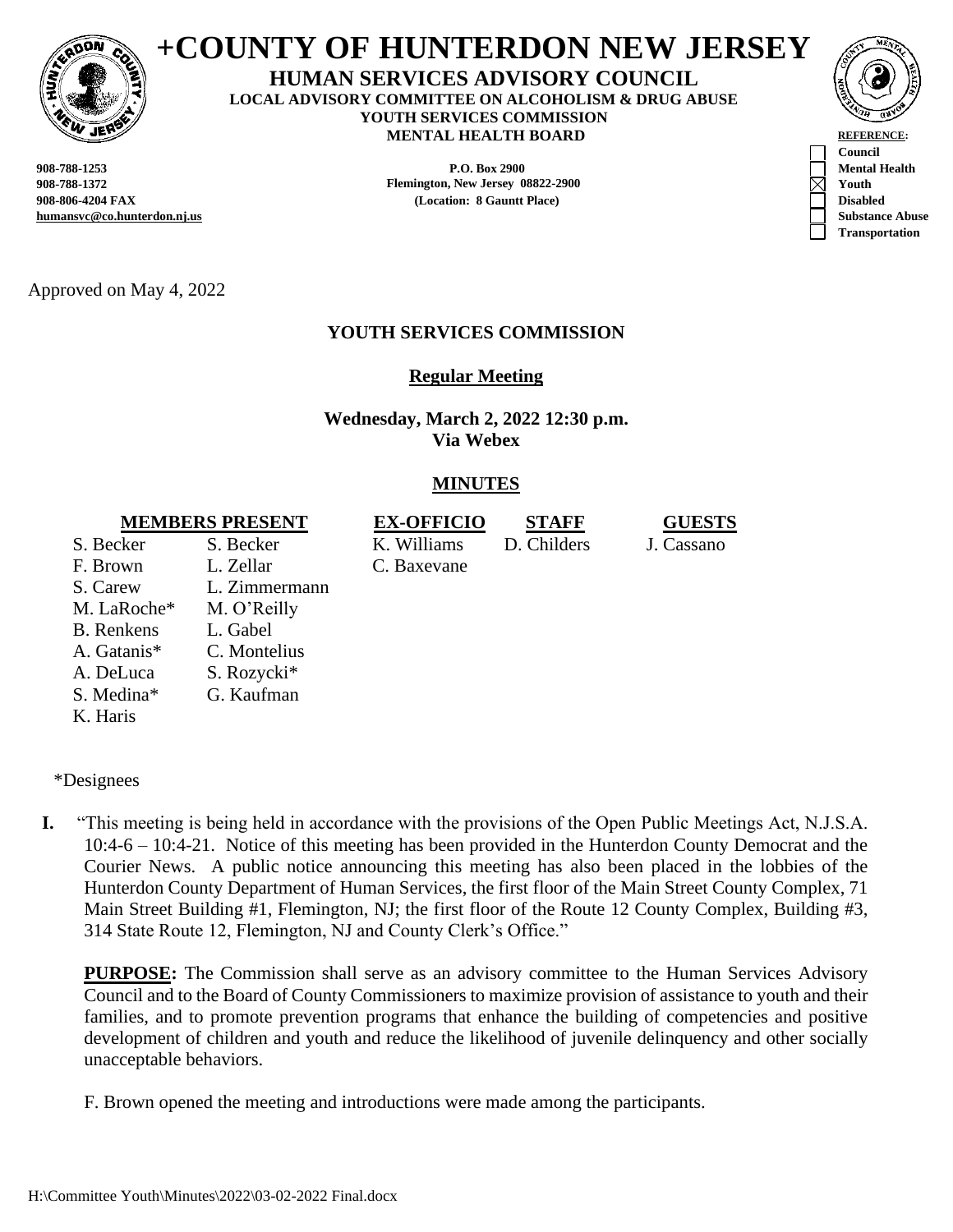**II. MINUTES:** After an amendment to add G. Kaufman to the attendee list for the March 2, 2022 meeting, G. Kaufman made a motion to approve the minutes from the March 2, 2022 meeting**.** All were in favor. The motion passed.

### **III. REPORTS:**

**A. Children's Interagency Coordinating Council (CIACC**)**:** B. Renkens sat in for L. Gudino and had nothing to report.

#### **B. Department of Children and Families – Children's System of Care (CSOC):**

**i. Tri-County Care Management Organization (CMO):** L. Zimmermann reported as of yesterday, the agency's total Hunterdon County enrollment is comprised of 127 youth.

Some of the key demographics: currently serving Hunterdon County youth between the ages of zero to four is one youth and then up to the age of 20. The primary age cluster is youth aged 14 to 17; 18 to 20; that translates to 74 of the 127 youth.

In terms of the community status, most youth remain home-schooled and in the community. 123 of those 127 youth; 97%. Currently, there are no out-of-home placement youth for substance use treatments.

Of the 127 youth, currently there are 16 youth who relative to scores from their strength and needs assessment tool, show 9 of the 16 displayed a score of one which indicates treatment may be needed. 6 scored a value of 2; obviously more acute suggesting treatment is needed as substance use impacts their life functioning and 1 youth scored a value of 3, which indicates action needed and treatment imminent and in turn, linkage with either intensive in-home community or LCADC licensure and/or out-patient.

Also, Hunterdon County youth who are concurrently have a substance use diagnoses, the QA director is reporting 5 of those 16 both being substance use diagnosis as well as the respective strength and needs assessment.

**ii. Tri-County Family Support Organization (FSO):** S. Medina reported for the month of February, the organization hosted The Tall Cop Says "Stop!" on February 23, which had a great turn-out.

The Special Needs and Trust for parents to understand what the specials needs, and trust were and how to manage it.

A potluck was held at the Family Success Center for Spanish-speaking families as well as the ADHD family.

The Youth Partnership discussed some people for Black History Month and talked about their opinions about racism and why these people made an impact. For the month of March, Tri-County FSO is looking to honor women and discussing nutrition. Shop Rite and Atlantic Health will present, as well as a leadership presentation.

C. Montelius inquired if there are any Nurtured Heart events scheduled. S. Medina replied she will check and will provide follow up.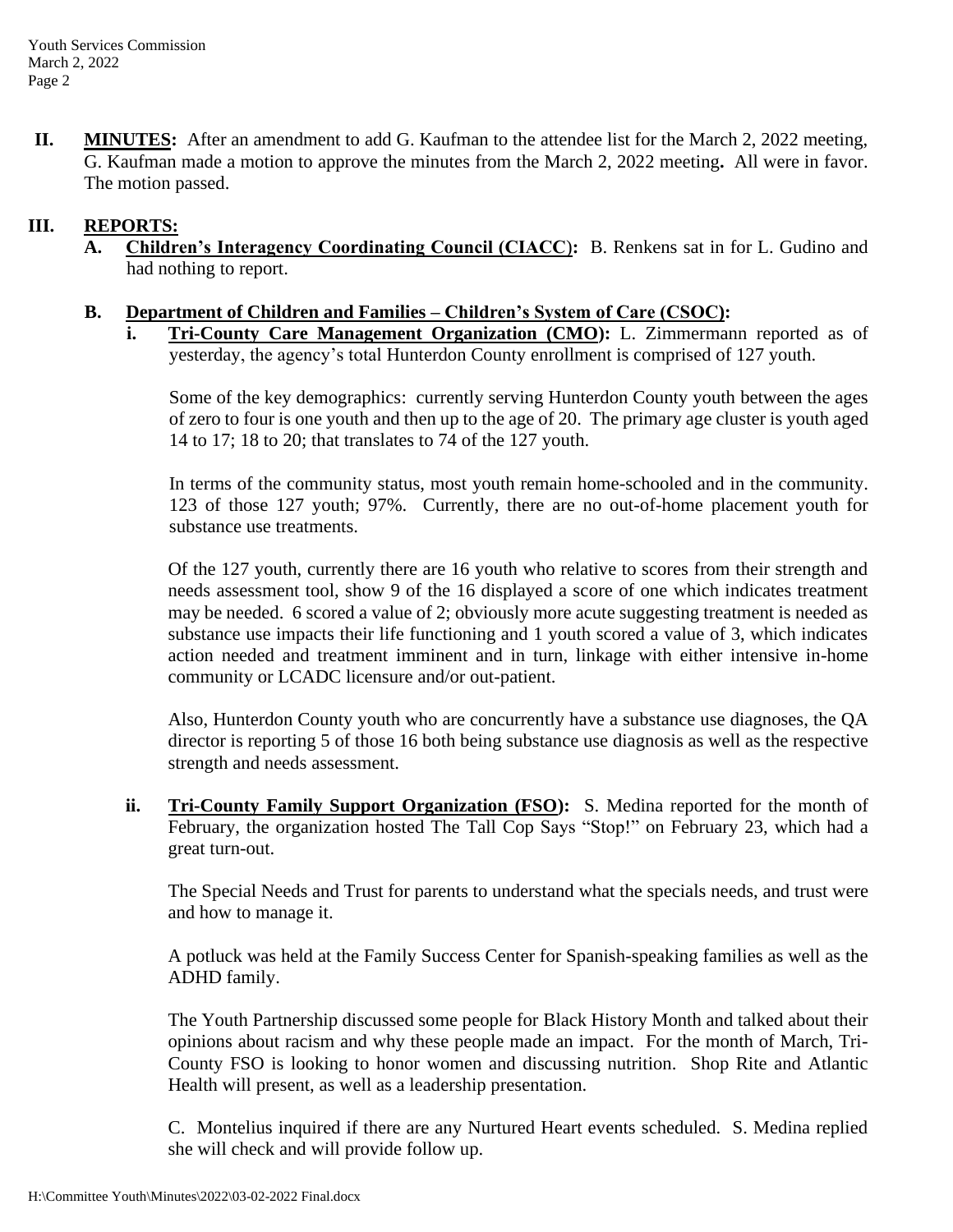- **iii. Tri-County Mobile Response and Stabilization Services (MRSS):** L. Zellar reported for February 2022, Mobile Response had a total of 171 dispatches in the Tri-County area, which was a record high for the program. Hunterdon County had 32 dispatches; 18 were face-to-face and 16 were virtual. There is an increase of referrals from screening services and caregivers directly. MRSS had an increase in discharge referrals to outpatient therapy services and extended IIC services. Current trends are youth with symptoms of increased signs of grief, loss of family members in addition to the ongoing refusal to attend school, parental discord, anxiety and depression, and disruptive behavior in the home and school.
- **C. N.J. Division of Child Protection and Permanency (DCP&P):** C. Baxevane stated that for the month of February 2022, the Hunterdon County office served 225 children. 15 were in placement, 1 child welfare referral, 31 child protective service referrals (10 were physical abuse, 29 were neglect, 4 sexual abuse referrals) and zero removals.
- **D. N.J. Juvenile Justice Commission (NJJJC):** K. Williams reported the JJC moving forward with their apprenticeship program. The commission is hiring youth back who had completed the programs. The governor had awarded the commission \$250,000.00 to hire the youth part-time. Currently, there are four youth in the apprenticeship program, and one was hired on as full-time staff in the female program.

The JJC partnered with Middlesex County Community College who had developed an associate degree program for the males; they are working on one for the females. 20 youth are invested in this program who already obtained their high school diploma and according to the census, there are a number of youths who do have their diploma ranging in the age bracket of 17-22. K. Williams noted the JJC has partnerships with Mercer County Community College and Essex County Community College which only offered what the youth were interested in taking. This partnership with Middlesex County Community College is a whole degree that had been developed working with the Juvenile Justice Commission.

The Grants Management Unit is going to begin their fiscal monitoring of the counties. She stressed the importance of ensuring that all inputting into Juvenile Automated Management System (JAMS) has been inputted because that is what is used to complete the fiscal monitoring.

Lastly, K. Williams conveyed there is one youth from Hunterdon County placed in the JJC.

- **E. School-Based Youth Services:** D. Childers reported on L. Gonski's behalf that the referrals to school-based are booming and they are very busy. They are also working on spending the one-time funding they received from the state. In addition, they are gearing up to start the summer recreational program which will be the first time in two years.
- **F. Family Crisis Intervention Unit (FCIU):** C. Montelius reported as of to date, there are 6 open cases with two pending referrals. Some intakes had to be re-scheduled for this current week. In regard to gender, 3 cases are females, and 3 are males, with one is a truancy case, 2 are family conflict and 3 are referred for stationhouse adjustment. The two pending cases are stationhouse adjustments as well. C. Montelius noted the total of current stationhouse adjustments is the most she has seen during her employment with FCIU.

She conveyed she is down a staff member and is actively looking for a part-time replacement for Melissa Torey who left for another position. If anyone is interested or knows of anyone, please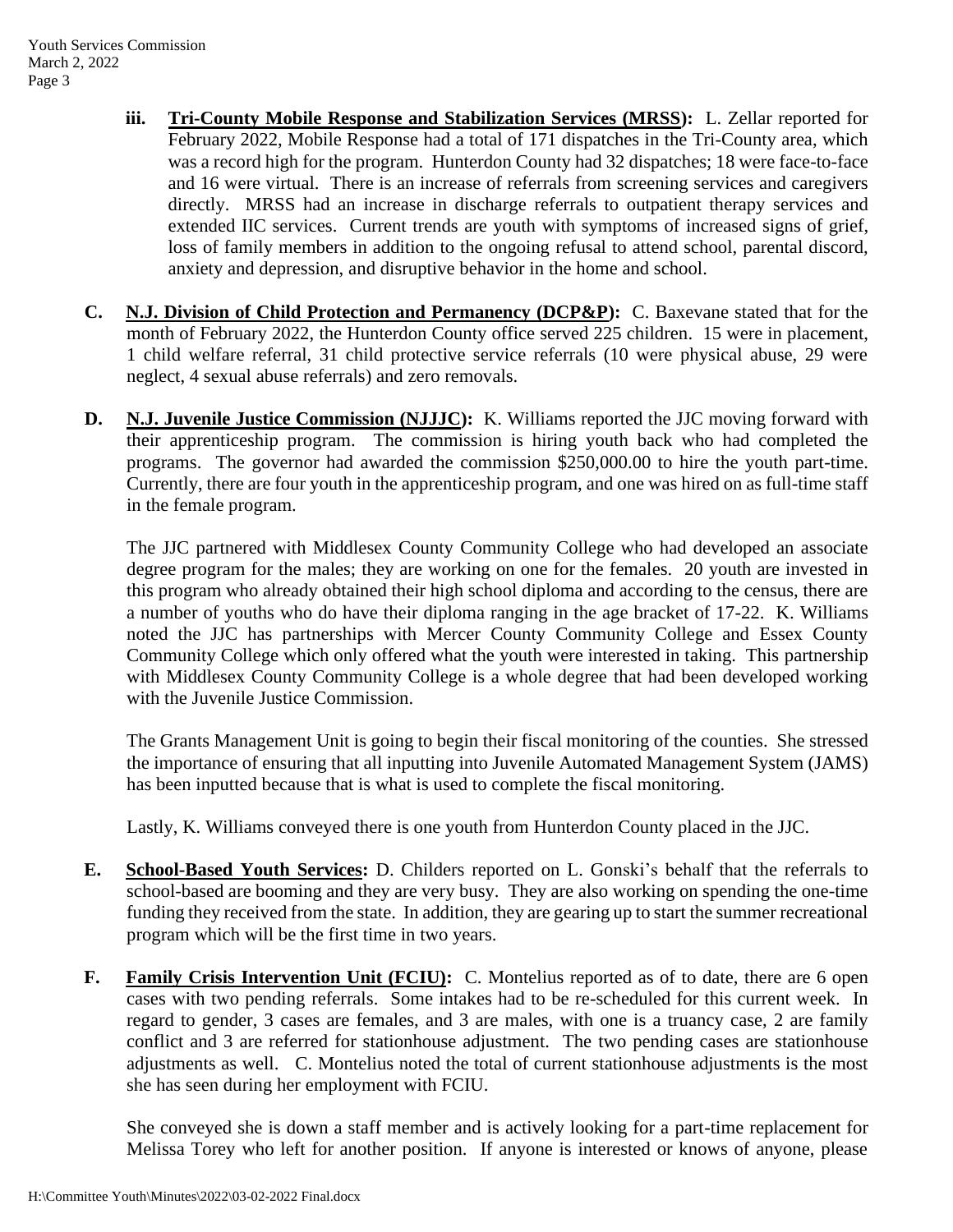contact her or Al Bassetti. Thank you!

C. Montelius noted that to her knowledge, there is no Hunterdon County youth in detention.

L. Zimmermann inquired what C. Montelius may feel are the factors involved in the increase of stationhouse adjustment cases. C. Montelius offered her opinions that the new Assistant Juvenile Prosecutor has investigated the utilization of stationhouse adjustment investigations particularly in cases where youth seem to have a mental health component as well as a heavy family conflict component. When the new Assistant Juvenile Prosecutor arrived, she took interest in how other counties have utilized the FCIUs and there has been a push from her with the SROs to start utilizing them in cases. She continued that this along with her meeting with her helped contribute to the uptick in the stationhouse adjustments. Additionally, from what C. Montelius heard from the SROs and from the last Juvenile Officer's Association (JOA) meeting she attended, they are seeing an influx of problematic behaviors with students at the schools. A lot of students are coming in and are functioning on an almost two-year emotional delay possibly because they lost that social piece from COVID. So, a lot of the freshman are functioning as if they are in middle school. She had heard there have been big fights involving a lot of students. She gets the sense from at least from the SRO at Hunterdon Central there is an overwhelming issue regarding some of the conduct issues that they are now seeing and haven't historically seen. C. Montelius stated she is guessing it may be a little bit of everything playing a role in why an uptick is being seen.

M. LaRoche from the Tri-County CMO questioned C. Montelius related to stationhouse adjustment, their relationships of working together and the goals of FCIU is to stabilize, ensure the youth is doing well and making sure they are connected to ongoing services to help them stay stabilize. Discussion ensued. S. Carew added her insight and experiences supporting the youth, their family and partnering all agencies involved.

**G. Juvenile Detention Alternative Initiative (JDAI):** D. Childers reported that the sub-committees are meeting again. The detention specialist is changing. She believes the focus for this year is to go through the required steps to be eligible to apply for funding in 2024. D. Childers further explained the sub-committees are required to meet certain steps to be eligible to apply for either \$60,000.00 or \$120,000.00, therefore, the JDAI will be in the process for the next year to meet those benchmarks to be eligible.

## **IV. UNFINISHED BUSINESS:**

**A. Nominating Committee Report:** G. Kaufman reported that C. Montelius, S. Carew, K. Williams and herself met as the nominating committee to review the list of eligible candidates. She is happy to announce that Sheriff Brown has accepted the nomination to be Co-Chair for the commission for 2022. Thank you, Sheriff Brown! The other nominee will be the new juvenile judge that has yet to be appointed.

*Gayle Kaufman asked if any committee member was opposed to the nomination of Sheriff Brown as the Co-Chair for the 2022 year, none were. C. Montelius made a Motion and S. Carew seconded the Motion to nominate Sheriff Brown as Co-Chair of the Youth Services Commission. No oppositions. The Motion carried.* 

#### **V. NEW BUSINESS:**

**A. 2021 Program Summary Report:** D. Childers shared a general summary of 2021 – State/Community Partnership (SCP) & Family Court (FC) Grant Summary of Contracted Services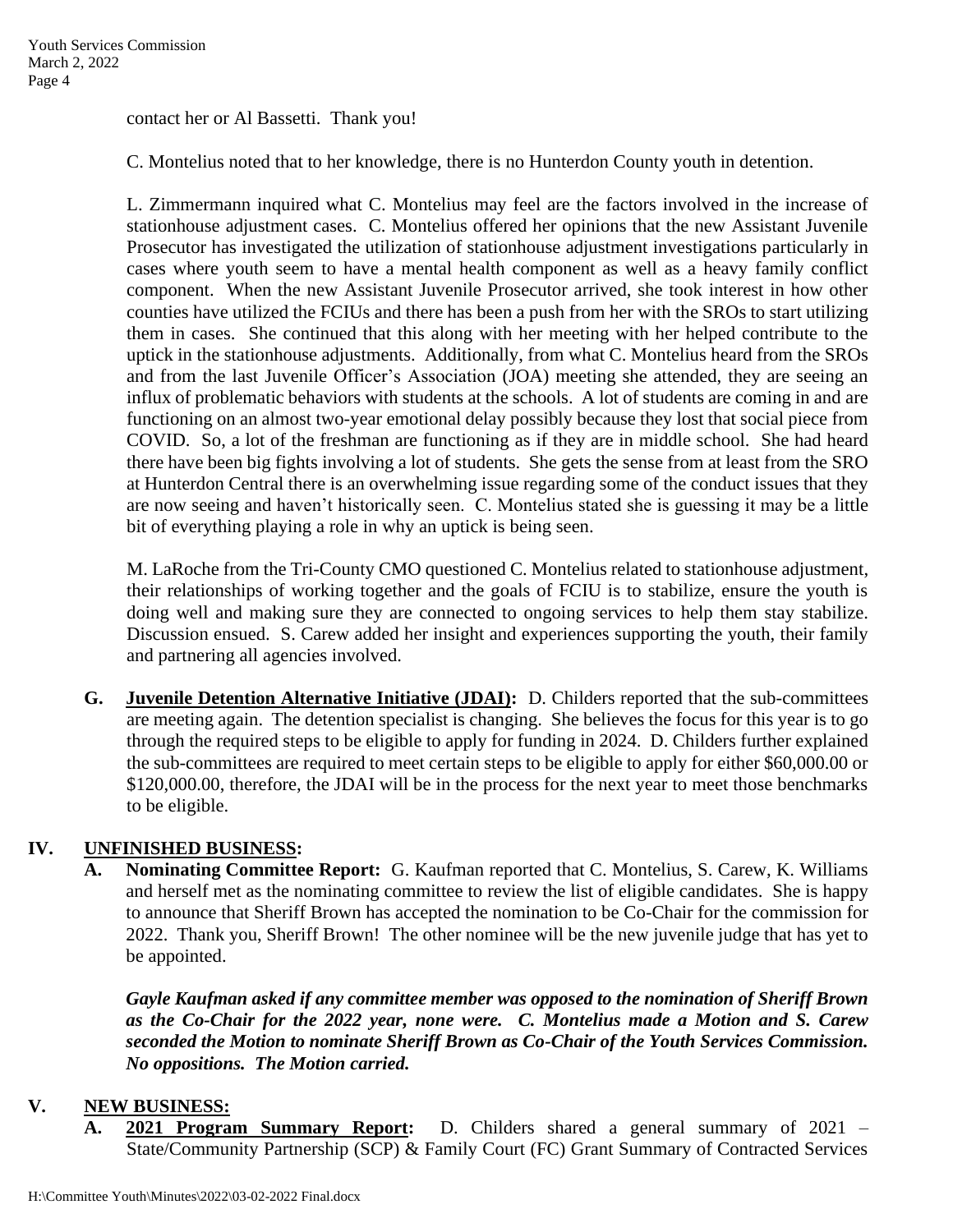to help explain how the previous grant cycle went. For this contract period from 2021 through 2023, the county contracting process and methodology had changed, therefore she will have to alter the summary to better explain how the programs are managing.

D. Childers continued to convey that all the programs did a very good job providing services. She's aware that each program had either been fully virtual or tried to conduct a few office sessions. Unfortunately, with the increase in COVID cases, any in-person sessions had to revert to virtual.

D. Childers went on to cover each program or service in greater detail found on the summary report she shared. The first program is Shelter Placements for Family Crisis Intervention Unit (FCIU) through the Morris County Youth Shelter, grant covers \$49,415. This contract runs from July 1 to June 30 and for the next three years, the rate per bed will be increasing through the five-year contract. Currently, the rate is \$225.00 but come June 1, the rate will increase to \$245.00 per bed. Historically, the goal was to utilize funding to cover an entire year for one bed. Unfortunately, with the increase in costs over the years, this will not be possible. The county will need to earmark additional funding to provide shelter placement for 365 days. For the 2021 outcome achieved; one juvenile stayed for 13 days in December. Additionally, a site monitoring needs to be scheduled.

Next, the contract with the Family Crisis Intervention Unit (FCIU), the grant covers \$75,000. The total program capacity is based on 1239 service hours and the county contracted level of service (LOS) is for 884 hours. D. Childers revisited and conveyed her earlier comments that the county's contract methodology changed. The entire program is now looked at and the county will fund a portion of the total program. The reported LOS for year 2021 is 876 direct service hours. This number is slightly under the contracted LOS of 884 hours, however, is in compliance with the terms of their contract. 32 unduplicated juveniles were served, and services were provided virtually for most of the year with office sessions offered in October and November but virtual in December. A site monitoring had been conducted on September 17, 2021, and everything had been achieved per their contract.

C. Montelius added the FCIU opened up to in-office about two weeks ago. As it stands right now, families have the choice between coming into the office or being virtual. A lot of families have chosen to go into the office. She feels service hours took a hit in 2021 because FCIU wasn't providing in-home services due to the pandemic. The hospital is allowing in-person again coupled with what the families want. The FCIU is really working hard to meet those needs.

L. Zimmermann asked if the JJC monitoring visits will be conducted virtually or in-person. D. Childers replied she believes most likely in-person and won't be conducted until two quarters of reports has been submitted. Therefore, site monitorings will be scheduled either in August or September.

The Law Enforcement Adolescent Program (LEAP), grant covers \$15,000. The total program capacity is based on 1239 service hours and the county contracted level of service (LOS) is for 462 hours. There were 548 direct service hours reported as of 3<sup>rd</sup> quarter 2021 and 14 unduplicated juveniles were serviced. A site monitoring was conducted on September 10, 2021. D. Childers noted that because of the change in law with marijuana, the program had definitely seen a reduction in referrals and the provider has been looking into potential ways to expand the program. Unfortunately, because this is seen as a stationhouse adjustment program, there have been some barriers to expand, and the county is still in discussion with Prevention Resources about any other potential ways that the program could adapt to the current environment.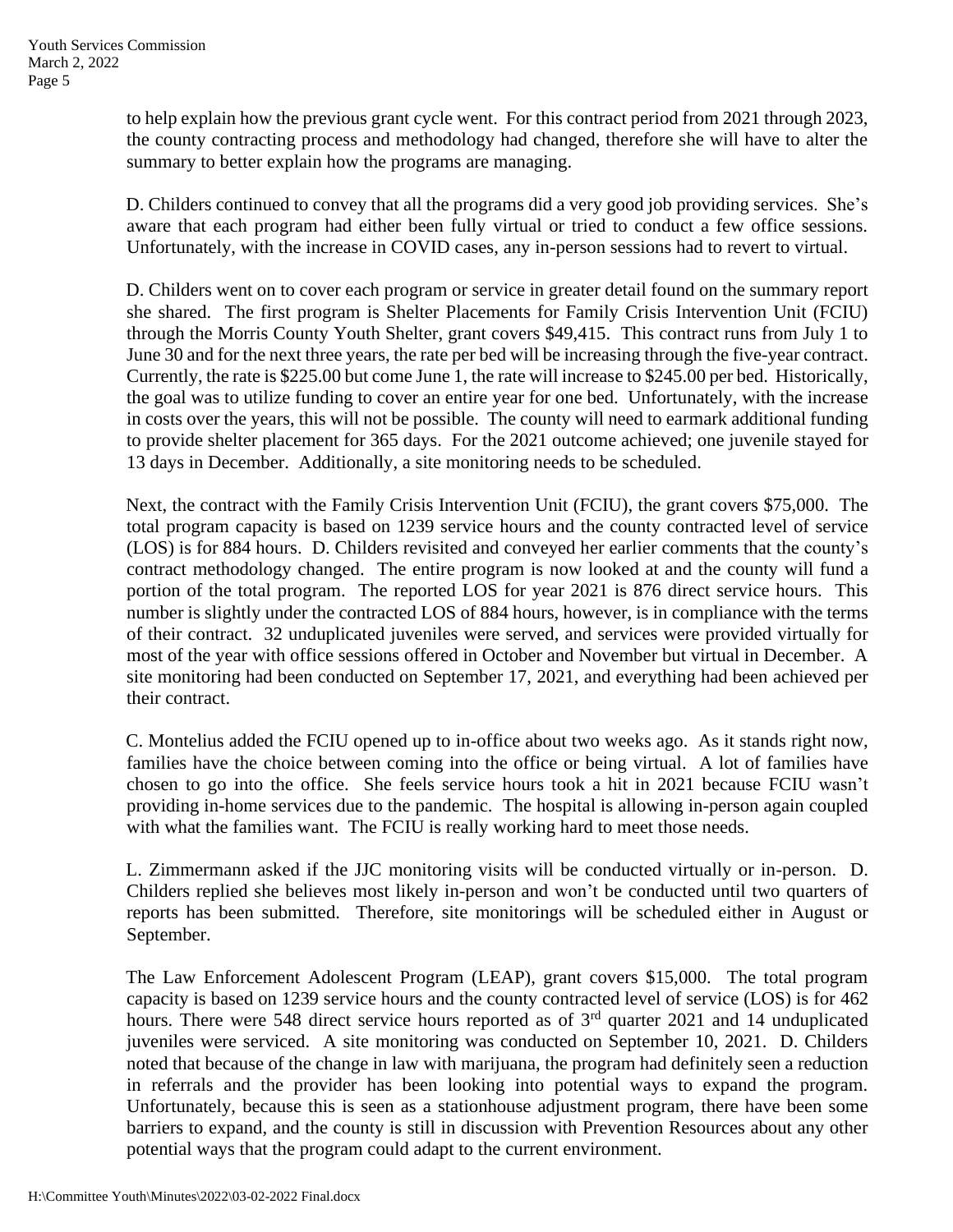L. Gabel added that in addition to the new law around marijuana, alcohol is also affected, which dramatically decreased the law enforcement referrals. Unfortunately, the numbers are up so far in February; there are 19 law enforcement adjustment cases. That number surpasses the total they had in 2021 for LEAP. L. Gabel echoed C. Montelius' reporting about the expansions of issues going on in the schools especially with the younger grades and behaviors. Prevention Resources has a tremendous number of referrals for simple assaults. This has significantly shifted the program. Since sometimes law enforcement does not want to get involved because of the new laws, they are still accepting youth into their program to help the schools, as well as helping the youth and their families. She continued that Prevention Resources is still working with the county on trying to figure out the funding and unfortunately, the numbers keep rising significantly.

D. Childers explained the contract with the Adolescent Substance Abuse Treatment has two funding sources, the grant covers \$75,000 as well as county funding. The total program capacity is based on 5075 service hours and the county contracted level of service (LOS) is for 2075 hours. During the acclimation of the two agencies to the transition, there has been a very low number of referrals. Conversations with Acenda to help increase referrals has taken place and looking at what the concerns may be in servicing this population. D. Childers added referrals to substance abuse treatment alone has decreased significantly; there has been more discussion around the need for cooccurring services.

S. Carew echoed the agency is not getting the referrals and the referrals they do get, sometimes the families do not want to engage after they received the recommendation, even if they are placed at the lowest restricted level of care. She continued that maybe regular substance use testing is something a lot of people do not want to address at this time and in the state of the way New Jersey is and their families feel other concerns are taking more precedence. Especially with the rise of substance use in general among the entire population not just adolescents and, there is an increase in mental health issues. One major note is with eating disorder behaviors, seeing a huge uptick in numbers. S. Carew stated she is welcoming to continuing to case coordinate with the Hunterdon County stakeholders. She asked for referrals, and she will conduct the assessment to help the families with what they need. C. Montelius had some questions about medical marijuana for S. Carew. Discussion ensued.

The last program, Client Specific Services which are for youth that are on probation. A budget modification had been conducted in November 2021 because funds were not being utilized. The monies were moved to shelter placements. D. Childers explained the budget modification is a one time move based on utilization, it isn't permanent. For 2022, client specific funds are still available at the \$4,744.00.

The total amount for this grant is \$219,159.00. One more report is required to finalize the numbers. Currently, the estimated cumulative expenditure is \$126,814.00 with an estimated balance of \$92,345.00. She explained for Hunterdon County, this estimate is very high. The county is looking at potential reasons why this happened. COVID does play a part as well as the changes to the law with marijuana. She does not expect this to be a trend. One of her roles is to assist programs to resolve any concerns. Once she has final numbers a revised summary report will be presented, most likely in May 2022.

L. Zimmermann had a question regarding the grants funding amounts. D. Childers explained each provider is provided with a funded amount that they are expected to spend within 12 months. If there is a balance left, those monies will be "returned" to the state. K. Williams added her insight.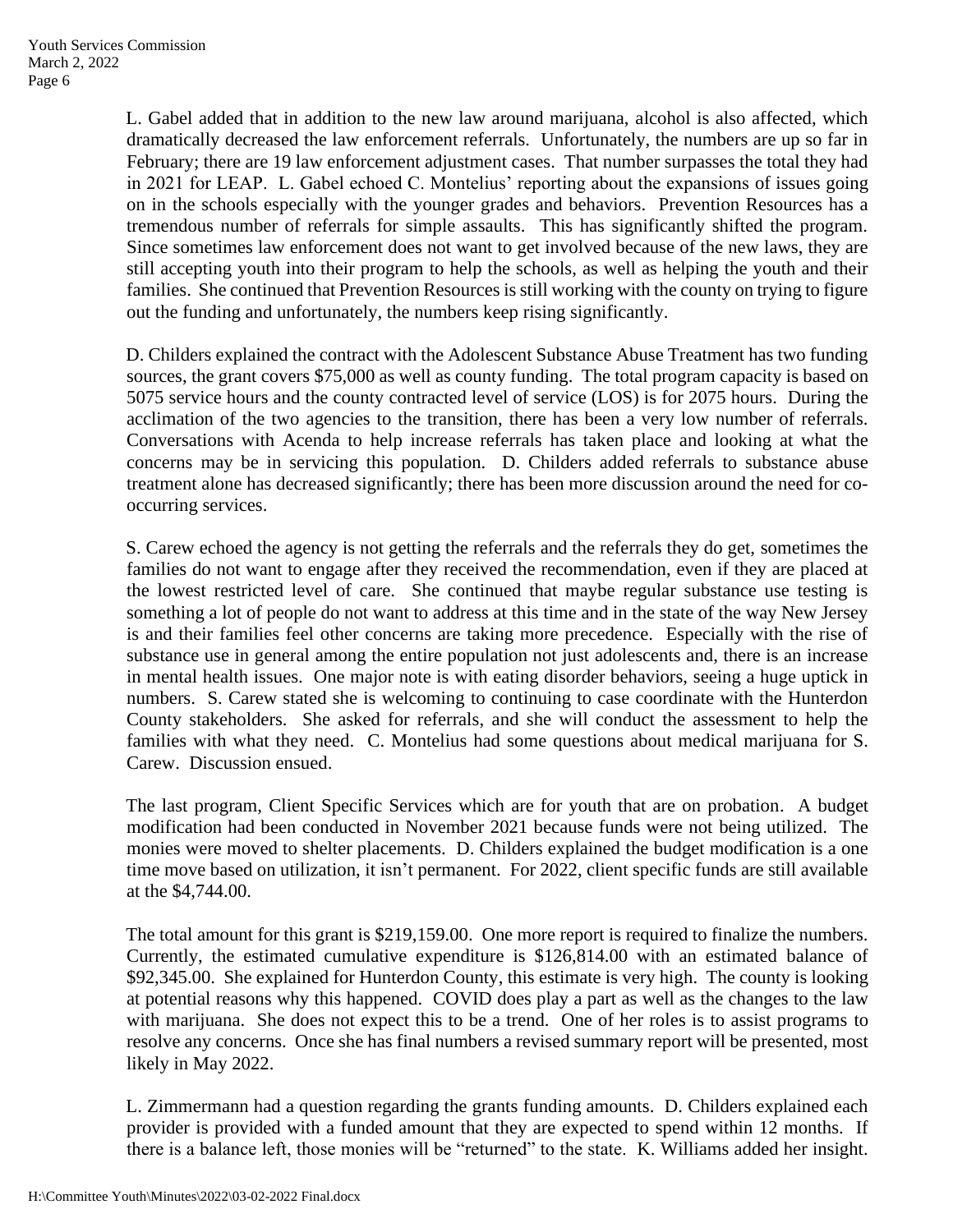Discussion ensued.

**B. Planning Process for 2023 – Subcommittee Grouping:** D. Childers noted the discussion that took place in reference to planning - starting sooner, having more information and more current data to review. She stated the level of data available is not as it was  $10 - 15$  years ago. She is trying to identify information that would be interesting as well as show a current picture as to what is going on in the county. When it comes to planning, meeting will begin at the end of this month through July. The grant for 2023 is due in October. This will allow enough time to not only complete the application for the JJC but also look at planning in general to see what has changed in the county. Right now, the meetings will be held virtually. D. Childers believes this year will be condensed into one big meeting, including any additional topics. C. Montelius explained the Safe Schools, that works with the local high schools, focuses on youth and violence- she invited all to take part. D. Childers hopes to attend this meeting to see what services schools need and potentially incorporate that into future planning meetings.

L. Gabel stated she has a lot of data for youth that she can share with D. Childers. Prevention Resources, Inc. conducted a Risk and Protective Factor Survey in 2020 and will be conducting another one in the Spring. This year's survey will include middle schools as well which they had never included in the past. Additionally, the agency has program data coming from the high schools which is outside of LEAP. She believes this data would be important as well as the Community Health Plan that Kim Blanda is completing for the county, should be ready in June. This plan has a lot of focus group data specific to the schools and should be helpful. D. Childers thanked L. Gabel. L. Zimmermann inquired if it would be helpful to discuss the acquisition of data across all of the agencies. D. Childers conveyed she will draft a template that could help the agencies to know what type of information and data would be helpful to track and share. More to follow.

## **VI. AGENCY NEWS:**

Tri-County CMO – L. Zimmermann shared emails were distributed earlier today. As part of their contract with the New Jersey Children's System of Care (CSOC), Tri County Care Management Organization (TCCMO) has access to limited funds designated for one time use by community organizations to develop and promote new, additional, and/or unique resources addressing an unmet or underserved need in Hunterdon, Somerset and Warren Counties (tri-county youth service area).

A maximum total of \$68,678.46 is available to fund one or more projects. Funding is to be used for expansion or creation of resources available to tri-county youth experiencing emotional, behavioral, developmental, intellectual, and substance use needs, and their families. All types of projects that result in the creation or expansion of community-based resources that meet cited multi-source needs data will be considered.

She would appreciate your circulating notice of FY2022-2023 CRD Funds availability to Hunterdon County YSC member agencies for consideration in applying. The Community Resource Development RFP Application Packet can be accessed via our website [\(https://www.tricountycmo.org/news](https://www.tricountycmo.org/news-events/community-resource-development-funds/)[events/community-resource-development-funds/\)](https://www.tricountycmo.org/news-events/community-resource-development-funds/).

L. Zimmermann conveyed there is going to be two bidder meeting sessions. One to be conducted on Friday, March 4 at 10:00 am and the second meeting session will be Thursday, March 10 at 10:00 am. Please see the website for details.